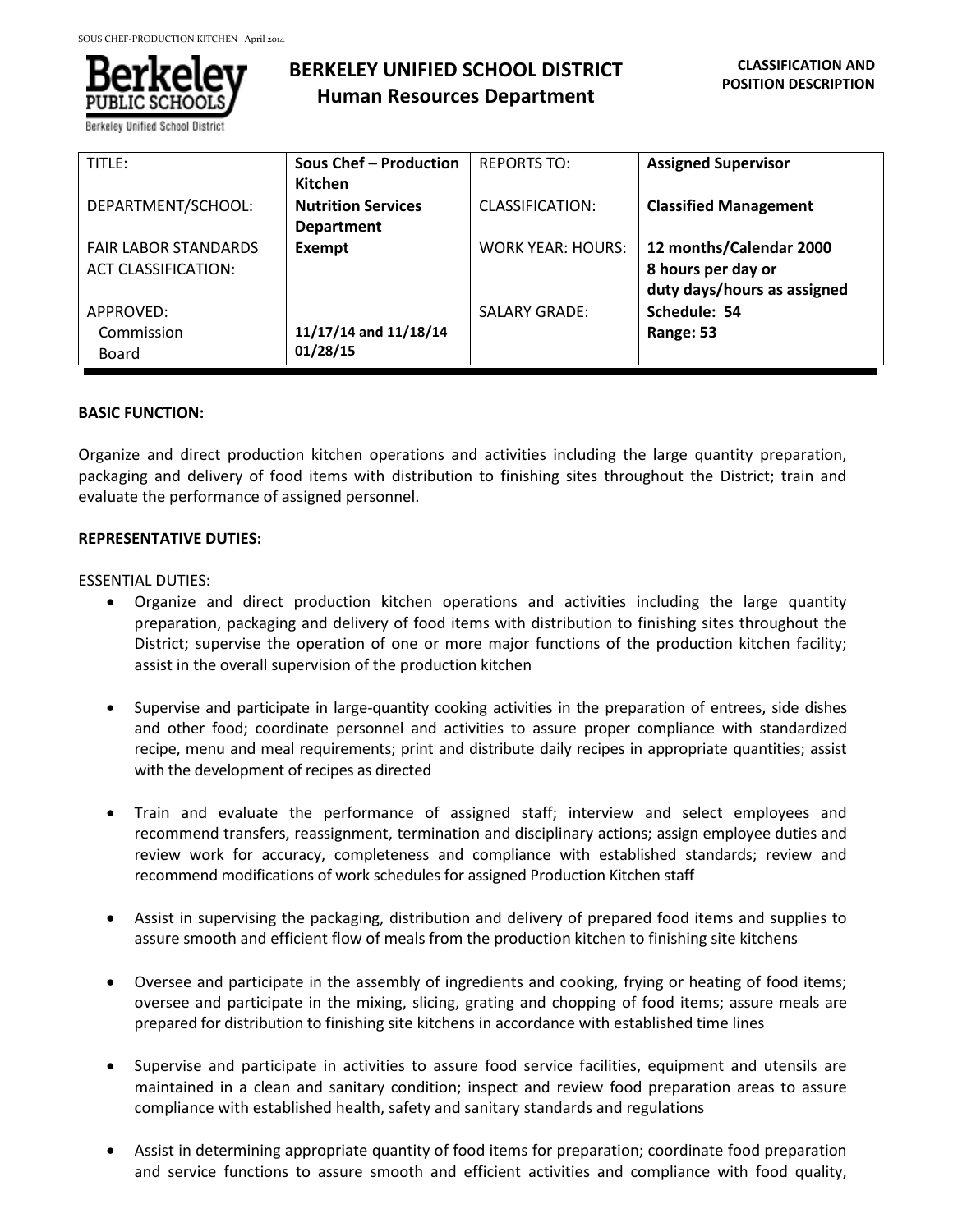freshness, appearance, and portion control standards; assure proper temperature of foods

- Estimate and order appropriate amounts of food items and supplies; oversee and participate in the receipt, storage and rotation of food items and supplies; inspect shipments for accuracy regarding quality and quantity of food items and supplies; participate in regular and periodic inventories
- Oversee and participate in the preparation and maintenance of various records and reports related to food production, inventory, personnel, payroll and assigned activities
- Communicate with personnel and various outside agencies to exchange information, coordinate activities and resolve issues or concerns
- Operate food service equipment including ovens, stoves, freezers, carts, can openers and warmers; utilize a computer and assigned software; drive a vehicle to conduct work; arrange for maintenance and repairs as needed
- Develop and maintain standards of efficiency, quality and sanitation in food preparation
- Attend and participate in various meetings as assigned

## OTHER DUTIES:

Perform related duties as assigned

## **KNOWLEDGE AND ABILITIES:**

### KNOWLEDGE OF:

Organization and direction of production kitchen operations and activities including the large quantity preparation, packaging and delivery of food items with distribution to finishing sites Methods, practices and procedures of quantity food preparation functions Sanitation and safety practices related to preparing, handling and serving food Inventory practices and procedures including proper storage temperature and rotation of perishable food Quality and portion control techniques, practices and procedures Policies and objectives of assigned program and activities Principles and practices of supervision and training Health and safety regulations Oral and written communication skills Interpersonal skills using tact, patience and courtesy Operation of a computer and assigned software Record-keeping and report preparation techniques Mathematic calculations

## ABILITY TO:

Organize and direct production kitchen operations and activities including the large quantity preparation, packaging and delivery of food items with distribution to finishing sites throughout the District Supervise and participate in related inventory, quality control and sanitation functions Train and evaluate the performance of assigned personnel Monitor and inspect school site food service activities to assure food quality, quantity, sanitation practices and safety conditions meet established standards and requirements Organize and direct the cooking and preparation of entrees, side dishes and other food items Estimate and order appropriate amounts of food items and supplies to meet student needs Oversee and participate in the receipt, storage and rotation of food items and supplies